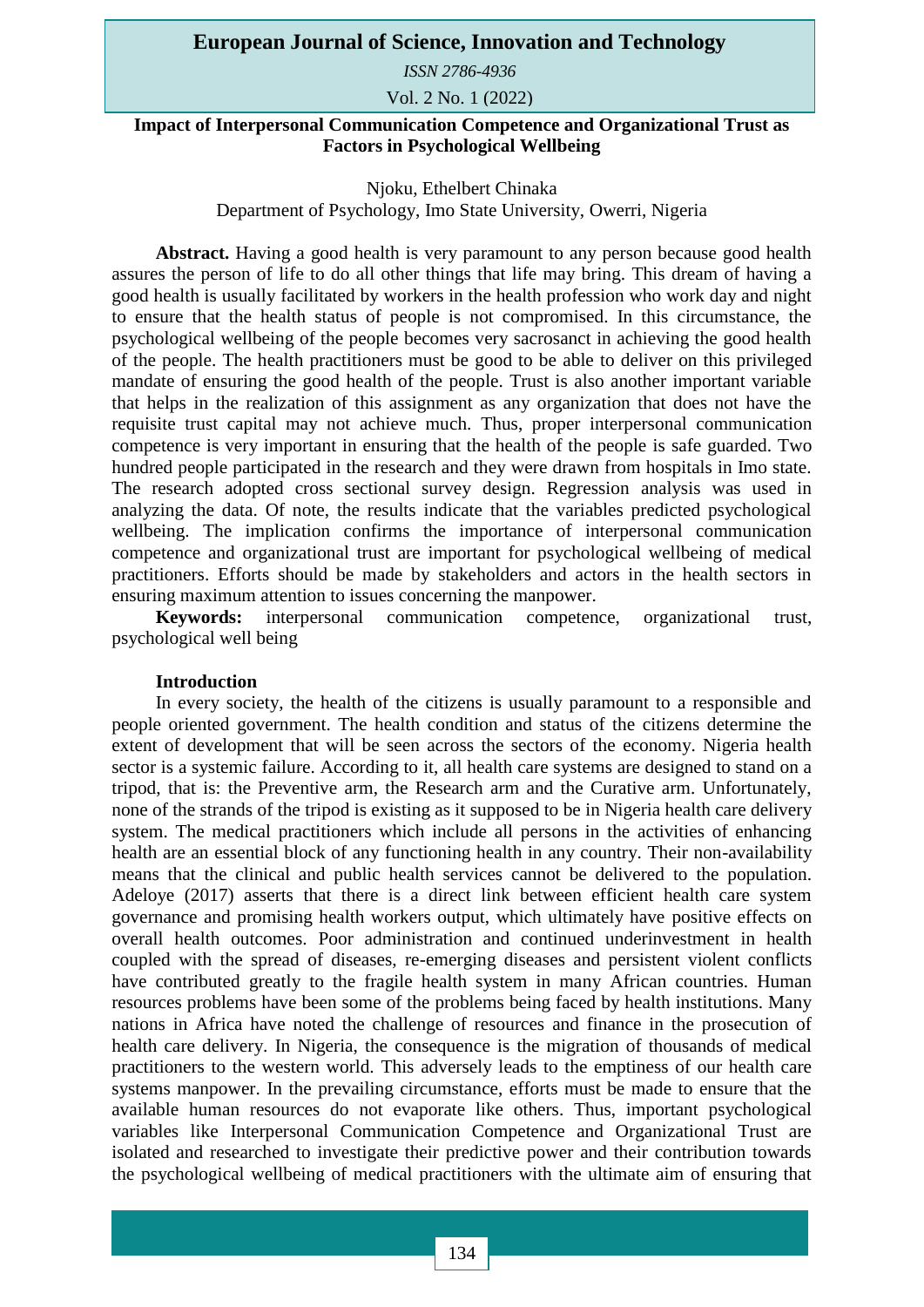*[www.ejsit-journal.com](http://www.ejsit-journal.com/)*

the available medical practitioners do not leave their fatherland. Levi (1987) defined psychological well-being as a dynamic state characterized by reasonable amount of harmony between individual's abilities, needs and expectations, environmental demands and opportunities. Psychological well-being has more to do with the management of the existential challenges of life such as having meaning in one's life growing and developing as a person. It refers to how people evaluate their lives. Diener and Suh (1997) stated that these evaluations may be in the form of cognitions or in the form of affect. When an individual evaluates his activities or actions, it is within the cognitive part. The affective involves feeling of emotion as regards things that happen to them. These evaluations enable people to check their lives and determine if it is worth living. Individuals within themselves check their variability and unconscious reactions to issues.

Psychological well-being enables an individual to have good output. In a very intensive research done by Diener and Suh (1997), people who score high in psychological well-being later earn high income and perform better at work than people who score low in well-being. It is also found to be related to physical health.

It is a known fact that what a nation wishes is usually what comes or what the nation achieves and strives to get. If the country makes effort to improve her productivity, at the end, the productivity will be achieved because the members of the society will be mobilized towards achieving the purpose. The entire gamut of the powers of the state will be galvanized to ensure that the purpose is realized. Psychological well-being is about lives going well. It connotes feeling fine and working to ensure stability of the totality of an individual. It does not mean that an individual will feel great all the time because nature does not bring goodness all the time. Psychological well-being is, however, compromised when negative emotions are extreme or very long lasting and interfere with a person's ability to function in his or her daily life (Huppert, 2009). In the prevailing circumstance and conditions of service existing in our health system, inculcating psychological wellbeing skill in medical practitioners is very paramount. Ryff (1989) sees psychological wellbeing as a dynamic concept that includes subjective, social, and psychological dimensions as well as health-related wellbeing as a dynamic concept that includes subjective, social, and psychological dimensions as well as health-related behaviors. The concept of psychological or emotional well-being was originally construed as a challenge in overcoming the hedonistic concept of well-being in psychology.

Previous researches of the lives of medical practitioners have mainly focused on some of the inherent diseases and sicknesses they are exposed to or they suffer and less attention has been paid to the psychological condition of the work they do. There is little interest and knowledge about what keeps them feeling well especially in a hostile medical environment like Nigeria. Though, this may simply reflect the tendency for psychological research to focus on pathology rather than health, it nevertheless leaves medical practitioners with little information to guide them in living positive and healthy lives. Thus, research on psychological wellbeing of medical practitioners, offers practical advice to medical practitioners and policymakers, and gives some healthy alternatives to medical practitioners damaging ways of living and working. It is necessary to inculcate in medical practitioners the ability to influence their own happiness through their personal values and choices, and the need for them to have some control over their external work environment. Yarney (2001) identified five main practices as very important for medical practitioners. They are spending time with family and friends, religious or spiritual activity, self-care, finding meaning in work, setting limits around it, and adopting a healthy philosophical outlook, such as being positive or focusing on success. Drawing on these practices, medical practitioners could therefore foster their own wellbeing by re-examining their personal lives and values. This might include changing their relationship to money; devoting more time to intimate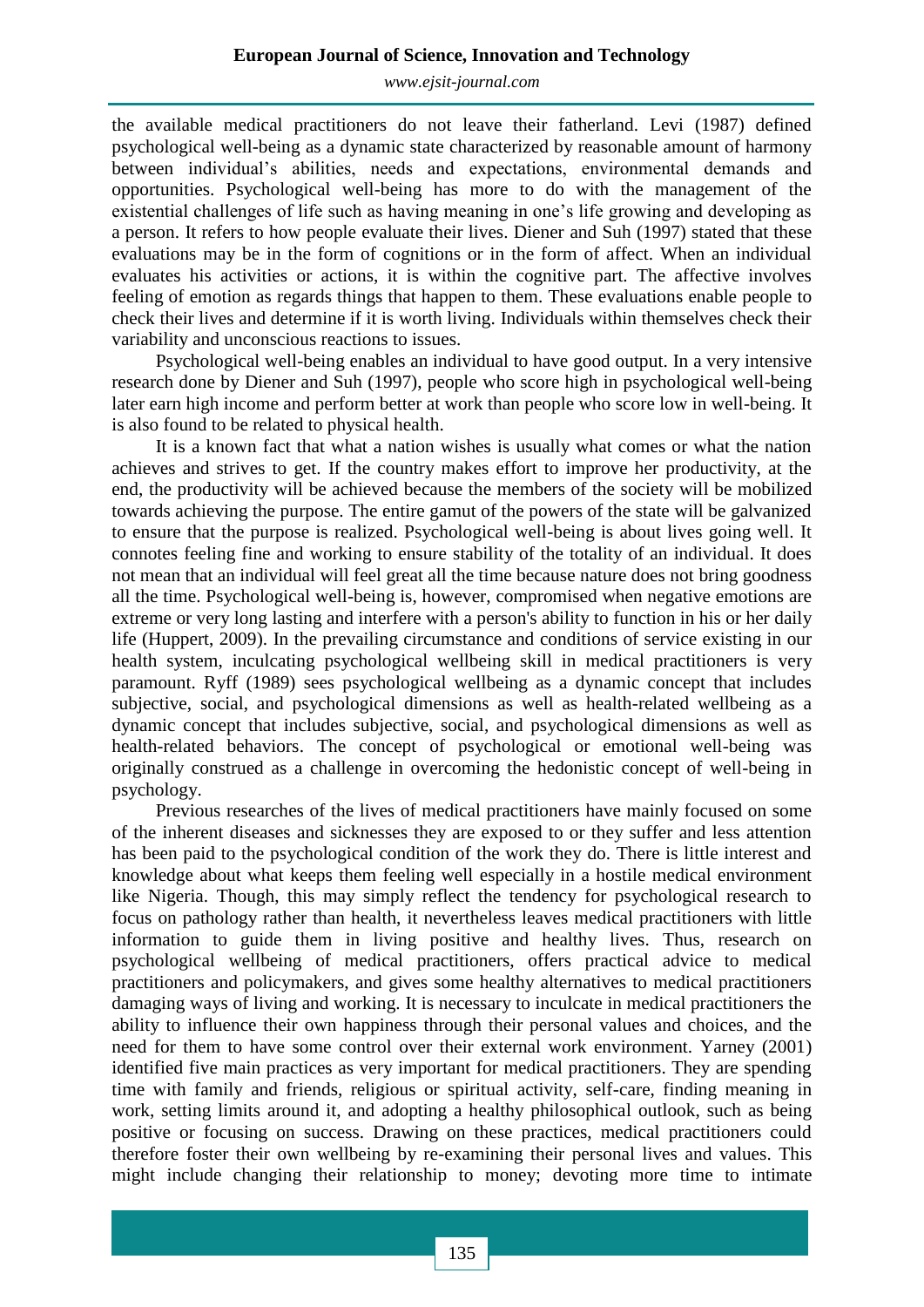*[www.ejsit-journal.com](http://www.ejsit-journal.com/)*

relationships; or adopting a regular self-care practice such as meditation, which is effective in reducing anxiety. Burke (2012) examined the psychological well-being among nurses in Spain. The result of the study shows that nurses with higher levels of work-family interference and emotional demands reported lower levels of psychological wellbeing in terms of greater anxiety and depression  $(r = .31$  and  $-.26)$ , respectively. Nurses indicating higher levels of all three sources of social support (supervisor, co-workers, spouse/partner, family and friends) also reported higher levels of psychological well-being  $(r = .09, .08, )$  and .04) respectively. In a related research, Gardiner (2005) examined the role of psychological well-being in retaining rural general practitioners. The sample consists of 187 general practitioners in South Australia. The Questionnaire includes questions about their level of support in rural practice, psychological health and intentions to leave rural practice. The finding of the study indicated that medical practitioners that had conclusion of living the rural practice had high level or score in anxiety, stress and lower quality of work life. General practitioners who considered leaving rural practice also reported having fewer colleagues with whom to discuss professional issues. Babalola and Olumuyiwa (2015) studied job satisfaction and psychological wellbeing among mental health nurses on the sample of 110 psychiatric nurses. The Minnesota Satisfaction Questionnaire (MSQ) and General Health Questionnaire (GHQ-12) were used. Result revealed that 84.5% of nurses reported positive psychological wellbeing, while 15.5% had psychological distress. The result indicated that job satisfaction had a relationship with psychological well being that is positive and high. Majority of the respondents in the study reported that they were satisfied with their work. Many of them also reported positive psychological wellbeing. There was a significant positive relationship between job satisfaction and psychological wellbeing.

Another significant variable that underlies the development of psychological wellbeing is Interpersonal Communication Competence. In the knowledge economy, information in either personal or organizational communication means power for all participants, regardless of where and context. Communication is a key element of human development. Medical practitioners use communication in the delivery of their duties. Those who have mastered how to use information can use their information change realities, meanings and perceptions. The medical practitioner in this context is the one who voluntarily or involuntarily communicates and develops the communication skills and change clients and workers behavior positively or negatively, while generating the parameters needed to create an environment favorable to the development of the personality in an organizational context. Proper understanding and full grasp of communication skills helps in better perception of issues and proper knowledge of needed semantics helps the medical practitioner to respond appropriately to the varying message stimuli in the environment. Also, communication is the most important manifestation of interactions between medical practitioners and their specific environment. Most experts agree that success in the relationships between medical practitioners and the environment in which they manifest is influenced by effective communication. . Interpersonal communication competence is a person's talent or capability to utilize communication as a potent tool to accomplish triumphant relationship in working groups. It connotes an individual's innate skill in delivering thoughts and information appropriately. Competencies at work place may include both technical and behavioral skills, but Interpersonal Communication Competence relates to the behavioral skill that is basically required to operate at all levels but specifically at Supervisor, Middle managers and Senior Managers level. It important in handling sensitive critical incidents and implementing executive decisions (Cage et al., 2003). Avkiran and Turner (1996) explain that it is the ability to respond to staff's needs positively, fostering a non-discriminatory work environment where staff can develop to their full personal potentials and delegating authority.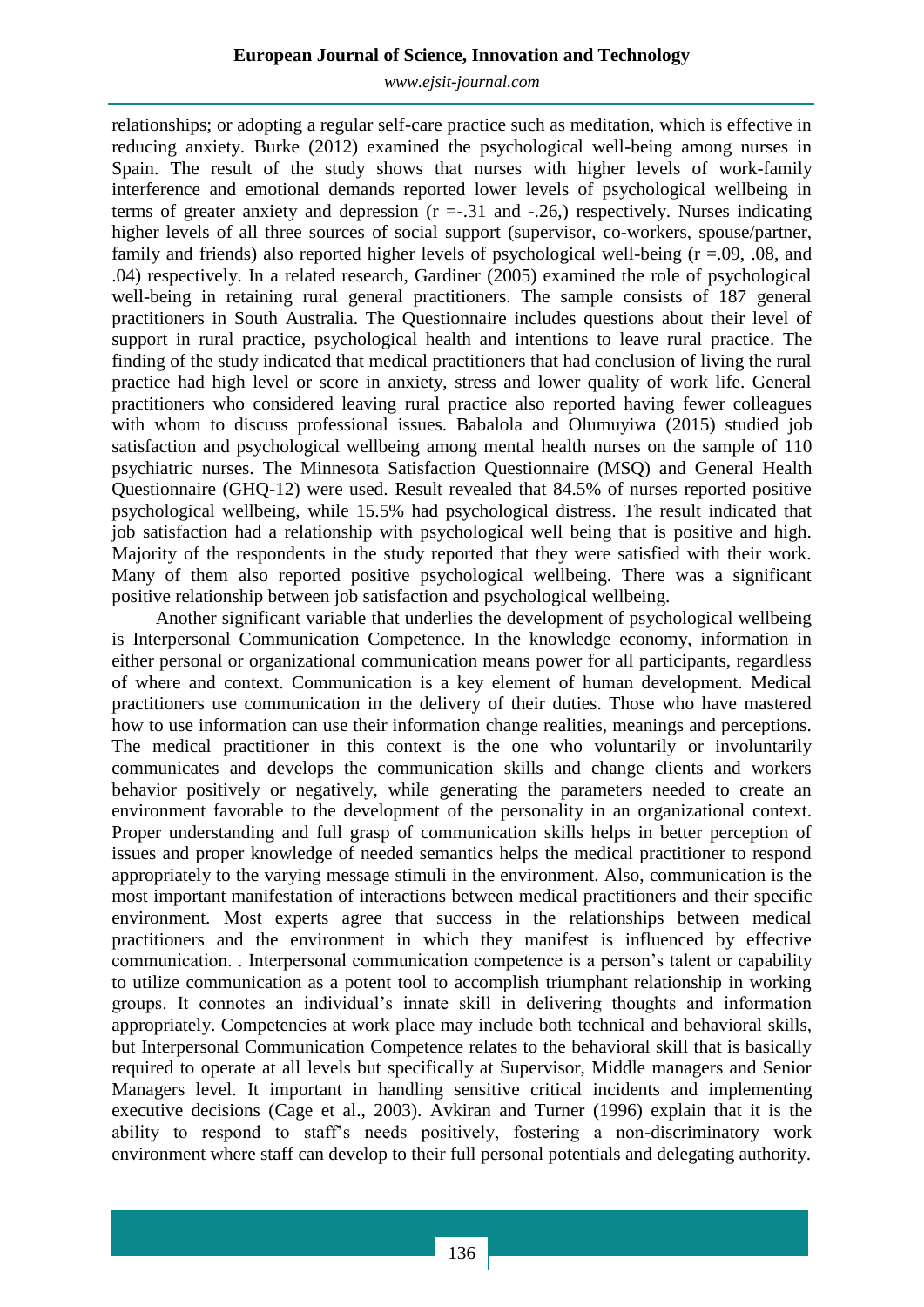*[www.ejsit-journal.com](http://www.ejsit-journal.com/)*

Interpersonal Communication Competence is defined into the following four categories: first, communication that includes verbal, nonverbal and listening skills; second, conflict resolution and negotiation skills; third, collaboration and team work skills; and fourth, cross-cultural skills (Christie, 2012). Zenger and Folkman (2002) studied the 360º degree feedback of about 20,000 leaders and compared the top 10% of them with the bottom 10% through the eyes of their subordinates, peers and bosses. From this study, the vital competencies necessary for management leaders were identified and it was derived as interpersonal communication skills to be the differentiating competencies of respondents. In the words of Spitzberg and Cupach (1984), a competent communicator in an organization, is an individual, who can recognize which skills are needed in a particular situation and understand properly how to make use of it. Therefore, the higher the level of communication, the stronger is the interpersonal skills and more powerful is the association between individuals in the dyadic process. Tolmates and Reino (2006) point out that self-awareness is one of the key characteristics of an individual's communication competence in the work place settings. In is a survey conducted among 867 employees in private and 379 employees in public at senior middle, middle levels and including specialists and workers too that was aimed at finding out the impact of emotions on a person's workplace behavior. The researchers considered self-awareness as one of the components of emotional factors for measuring the interpersonal levels of respondents. The respondents were men and women. The research results indicate that self-awareness is one of the key characteristics of interpersonal competence of employees. The interpersonal scores of people in private sector are relatively higher than public sector and the perception level of women about their selfawareness in interpersonal context is relatively high in private sector. Weisinger (1998) confirms, self-awareness can manipulate intrapersonal skills as how to develop oneself using the concept of self-awareness and self-awareness can also influence interpersonal skills as how to be more effective on relationships with others applying the self-knowledge. As per the study executed by Baron (2000), self-awareness is one of the components of emotional intelligence that can influence the overall ability of person's work life. Medical practitioners have continued to affirm the connection between healing and human relationships. The literature to date has focused on how Medical practitioners build relationships with their patients using communication skills: specific, observable physician behaviors that are primarily verbal in form and have been shown to be associated with positive patient relationships and health outcomes. However, there is accumulating concern that focusing only on the Medical practitioners is too narrow a view. Cooper et al. (2003) have observed that we examine Medical practitioners – patient communication "largely as a physician monologue". This view neglects the reciprocal nature of discourse and the importance of a Medical practitioner's ability to interpret patient cues and adapt communication to individual patients. It also overlooks the personhood of the doctor, the fact that his/her characteristics and internal experience impact the interaction and its outcome. Communication is the exchange of information. The instrumental tasks of health care are transacted in the doctor– patient relationship through the verbal channel of communication. Each participant relies on the specificity and precision of a shared abstract language to identify relevant concerns, construct an historical context, and plan an approach to care.

Communication in the medical field also entails proper understanding and knowing the cues that may be coming out from time to time in the process of treating the patient. Proper understanding of a treatment method by both the patient and the medical practitioner is very important as it will create room for cross fertilization of ideas and information as the treatment is ongoing. Nonverbal communication includes extra textual elements of a face-toface exchange such as posture, facial expression, and dress, and it can support, modify, or even contradict verbal messages. Although some interpersonal strategies are deliberate and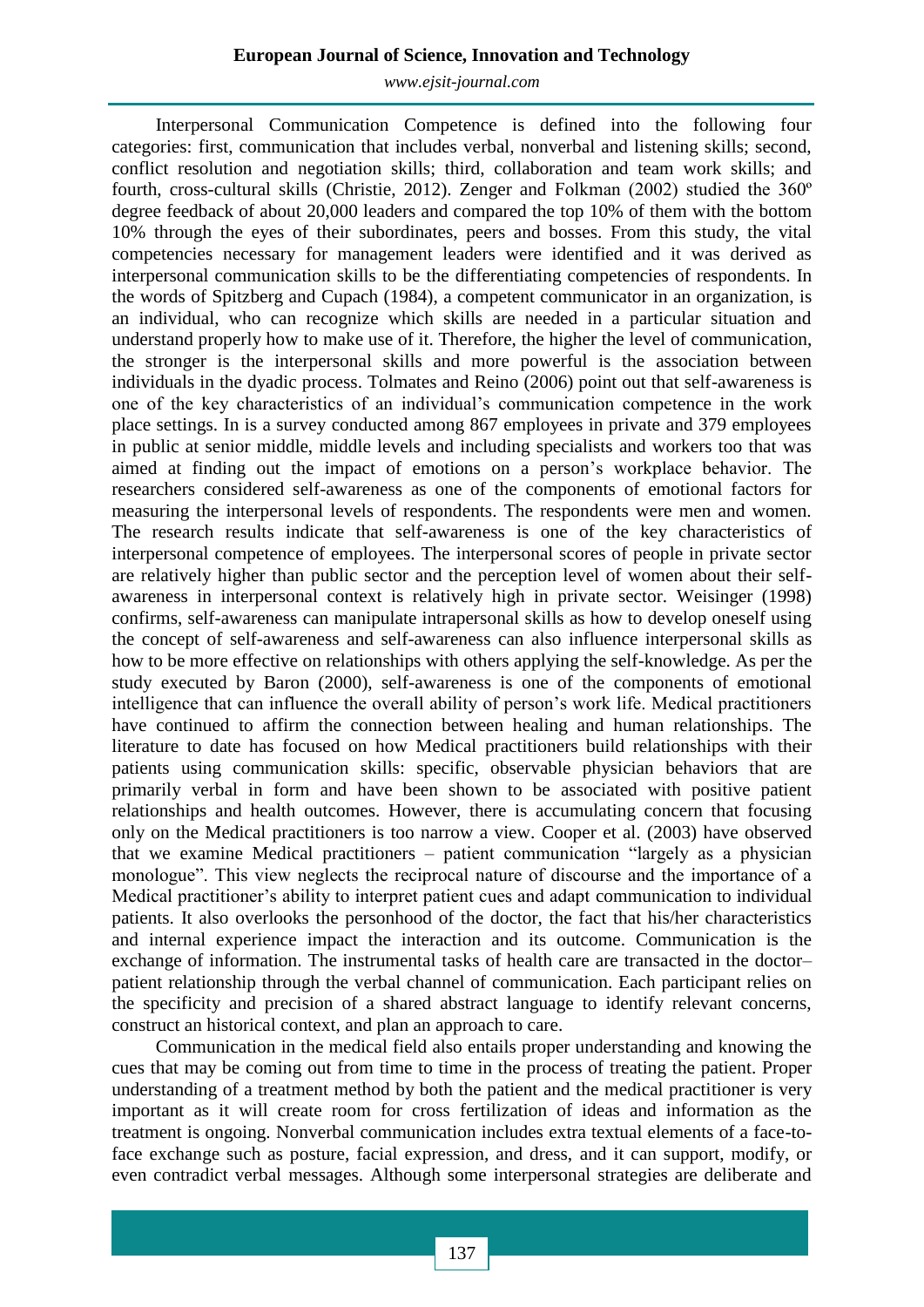consciously employed, much interpersonal presentation is a spontaneous expression of inner feelings, attitudes, and values.

Another significant variable in this study is Organizational trust. Trust plays a key role in organizational learning and performance as organizations learn continuously (Drucker, 1999; Senge, 1990). Organizational trust is the ability of an organization to align its culture and transactions to be in conformity its delivery to the employees. The ability of a patient to trust the medical practitioners in most cases is determined by the level and quality of relationship that exist between them. When there is the existence of quality and respectful relationships, bonds amongst the medical practitioners and the patients are created with ease. However, when the quality is abysmal, co-operation becomes a nightmare and this totally affects the health care delivery. In Nigeria, the obvious communication between medical practitioners and patients has not been researched appropriately; however, hindsight observation notes that the quality of communication has never been of quality. Organizational trust builds on the quality of culture established when the organization is being formed. No organization grows beyond the existing culture. Thus, formation of a culture that is based and established on trust galvanizes other developments that may definitely emerge as the organization grows. Untrained leaders at the formative stage of the organization may build fear and anxiety in the organizational system as a way to get obedience and compliance to authority, but in the long run, it becomes a liability for the organization as modern organizations do not thrive with fear and anxiety. Trust is usually viewed as important for successful organizational function, and distrust (whose roots may be traced to various fears) is considered deleterious for organizational harmony and performance. Drucker (1999) states emphatically that trust is present and is important for the exchange of knowledge within organizations and that this exchange is crucial if organizations are to successfully compete and survive. The hoarding of knowledge is common in organizations, and tends to hinder organizational productivity. Unfortunately, leaders of organizations often respond defensively to inquiries regarding trust levels in their organizations and their responses may hinder personal as well as organizational learning.

Trust is subtle, and is sensitive to situation as well as organizational context. In most instances, measuring organizational trust is very difficult, however, the perception individuals and their disposition and readiness to actively participate in the activities of the organization provides a lee way to assessing the level of trust they have in the organization. These perceptions are gleaned from the value of interactions and responses they get from the leaders of the organization and more importantly the rate at which the management of the organization fulfill their obligations and respond to their promises. Statistical analyses are often helpful as a part of the triangulation process, and may help us to weed out factors relating to organizational trust which appear plausible based on qualitative literature, but are shown to lack statistical significance. Medical practitioners' perception of the level of trust in the organization is a significant factor in having a good communication that invariably leads to psychological wellbeing.

# **Statement of the Problem**

The role of good health care system in the development of a nation cannot be over stressed. The health of the citizens determines the level of productivity in the country. The strength of the manpower of a nation is directly related to the positive health index of the citizens. This positive health index is a conglomeration of many factors among which, the psychological wellbeing of the medical practitioners is a significant factor. With the high level of decay in infrastructure in this country and the preponderance of unfulfilled promises to medical practitioners, the psychological state of most of the workers is totally devastated. No worker can function effectively when the basic issues of life are not available. The down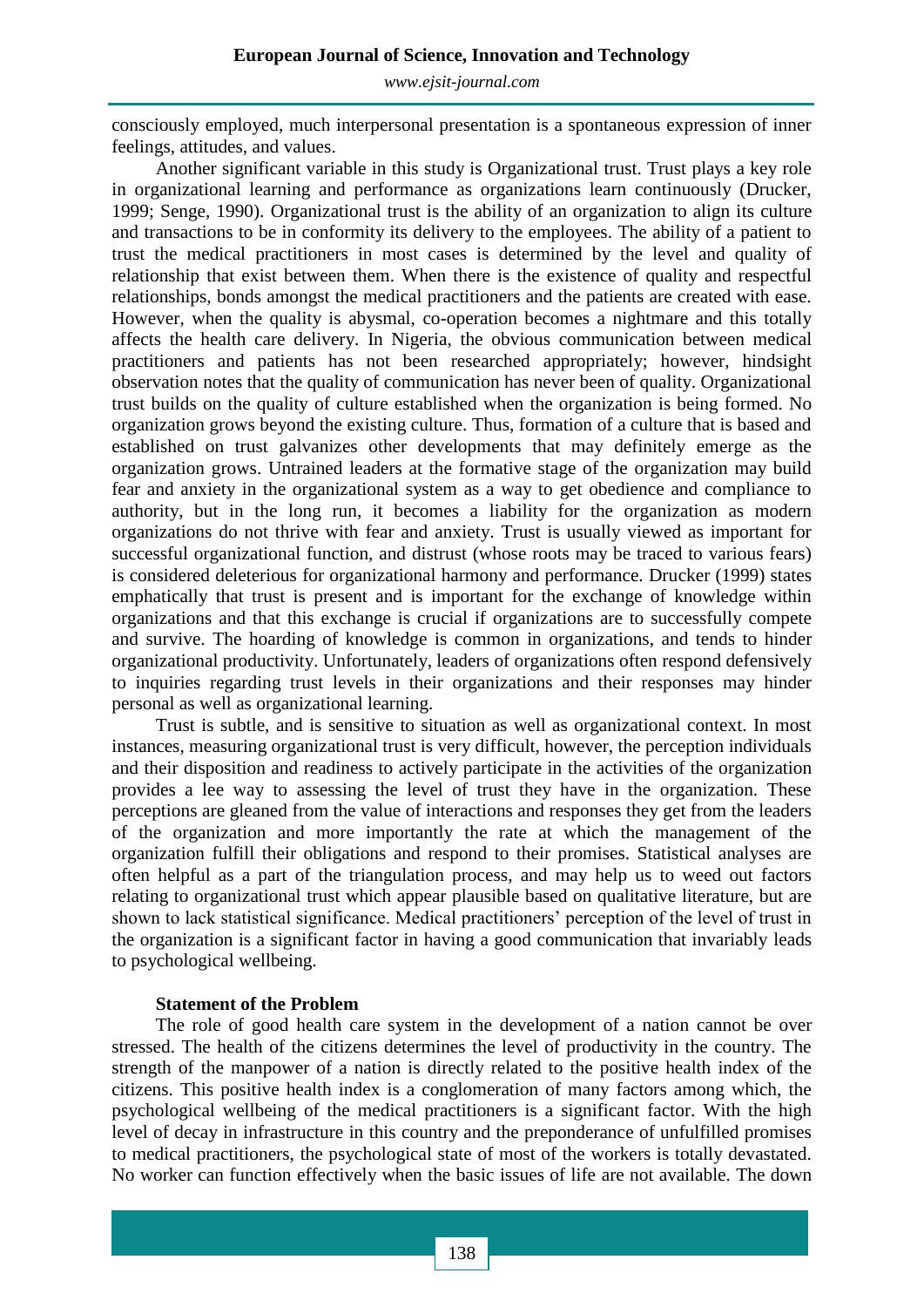turn in the economy with its sloop in recession in 2016 brought an unimaginable hardship and psychological trauma on the citizens. It cannot continue like that. This study in this circumstance is a help and contribution to the medical practitioners knowledge base so that they find help in this challenging time. No matter the negative economic figures and lack of support from the government, their work must go on especially as it is seen as humanitarian. This study therefore will explore and find out if interpersonal communication competence and organizational trust can predict Psychological wellbeing of medical practitioners in Imo state. The research is set out to answer the following research questions:

- 1) Does the level of interpersonal communication competence improve the psychological wellbeing of medical practitioners?
- 2) Does the level of organization trust improve the psychological wellbeing of medical practitioners?

It is therefore hypothesized that:

- 1) Interpersonal communication competence will predict psychological wellbeing of medical practitioners in Imo State.
- 2) Organizational trust will predict psychological wellbeing of medical practitioners in Imo State.

#### **Method**

#### **Participants**

Two hundred medical practitioners were selected through convenient sampling from the medical facilities in Imo state Nigeria. They were 120 males and 80 females. They freely gave their consent to participate in the research. The participants were drawn from all the facets of health workers in Imo State. The age range is between 25 years to 50 years with mean age of 41.3. The lowest educational qualification is West African examination council certificate and the highest educational qualification if first degree. The medical practitioners have worked between 5 years and 20 years.

#### **Instruments**

Three instruments were used in this study: they were Interpersonal communication competence scale, Organizational trust scale and Psychological wellbeing scale.

*Interpersonal Competence Scale:* This is a self report scale that measures the level of interpersonal communication competence of individuals. The scale has significant dimensions like assertiveness, expressiveness etc. The scale has 43 items with alpha coefficient of 0.86. It has a five point Likert format. The scale has 35 positive items and 8 negative items. A pilot study was conducted using 50 participants and the Cronbach alpha yielded 0.82.

*Organizational Trust Scale:* The scale was developed by Daboval et al. (1994). It is used to measure the level of organizational trust of individuals. It has 21 items. It is developed in Likert format ranging from 1 to 5. The scale has a Cronbach alpha of 0.83. A pilot study was conducted using 75 participants and the Cronbach alpha yielded 0.85.

*Psychological Wellbeing Scale:* The scale was developed by Ryff (1989). It has 43 items with 6 point Likert format. It has 6 subscales. It has a coefficient alpha of 0.91. A pilot study was conducted using 50 participants and the Cronbach alpha yielded 0.79.

#### **Procedure**

The data that gave the needed information for the study were in January, 2019. Three hundred and fifty copies of each of the instruments were distributed to the participants who had already given their consent for the study. The copies of the instruments were distributed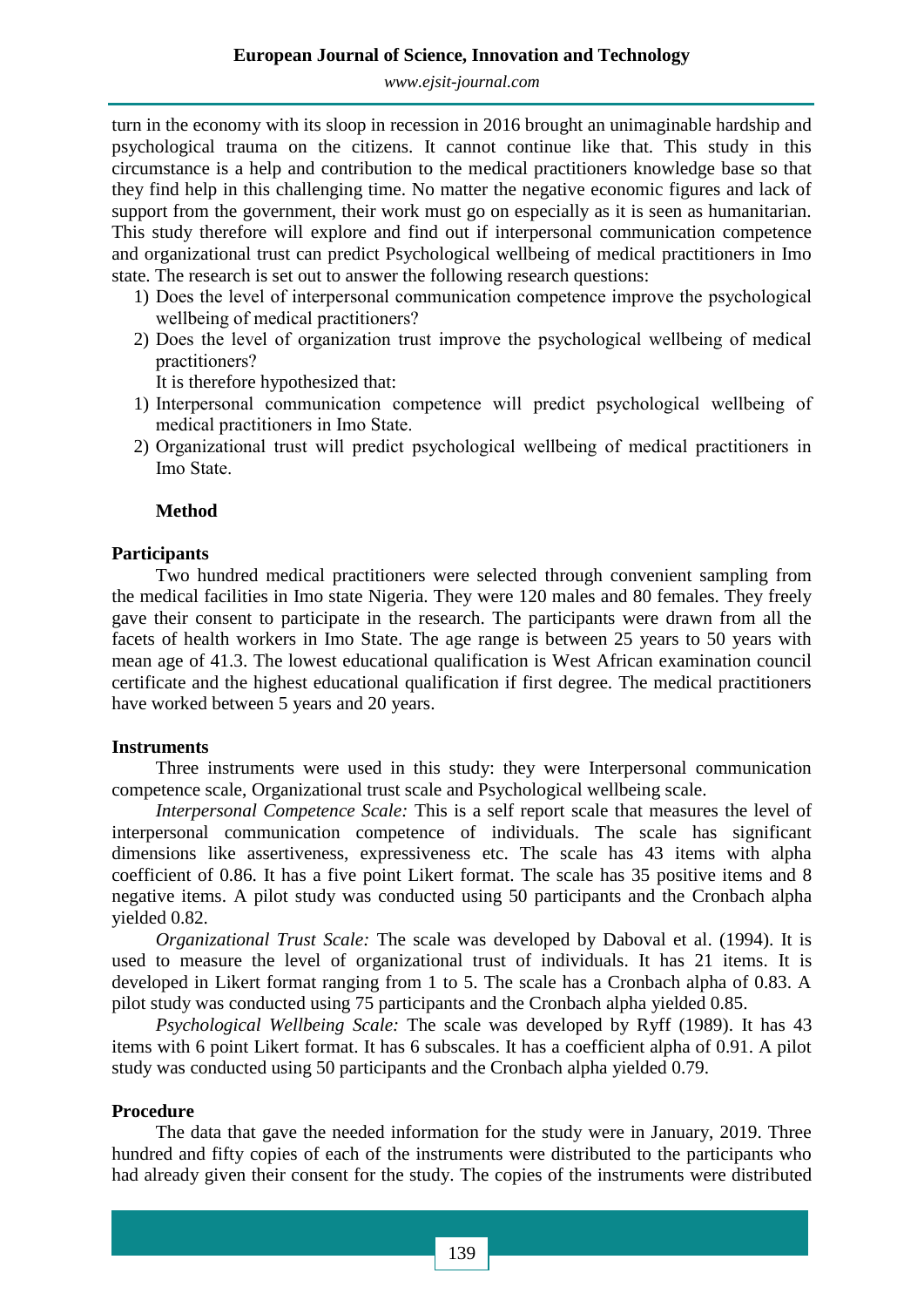to the medical practitioners in the 3 political zones of the state. Out of the three hundred distributed, two hundred and thirty were returned indication 75% return rate. However, thirty copies were discarded due to improper filling making the study to work with 200 copies as authentic and were used for data analysis.

### **Design and Statistics**

The design of the study is cross sectional research design and the statistics is Standard Multiple Regression Analysis was used for data analysis.

| Table 1: Table of correlations for key variables used in the study |               |                            |                |  |  |  |
|--------------------------------------------------------------------|---------------|----------------------------|----------------|--|--|--|
|                                                                    | Psychological | <b>Interpersonal</b>       | Organizational |  |  |  |
|                                                                    | Wellbeing     | <b>Communication</b> Trust |                |  |  |  |
| <b>Depression</b>                                                  | 1.0           |                            |                |  |  |  |
| <b>Interpersonal Communication</b>                                 | $-.032$       |                            |                |  |  |  |
| <b>Organizational Trust</b>                                        | $-.132$       | $.231**$                   |                |  |  |  |

| $\frac{1}{2}$ and $\frac{1}{2}$ are $\frac{1}{2}$ contour when $\frac{1}{2}$ and $\frac{1}{2}$ |                |                |          |  |  |  |
|------------------------------------------------------------------------------------------------|----------------|----------------|----------|--|--|--|
|                                                                                                | Step $1 \beta$ | Step $2 \beta$ |          |  |  |  |
| Step 1                                                                                         |                |                |          |  |  |  |
| <b>Interpersonal Communication</b>                                                             | $-.032$        | $-.002$        | .044     |  |  |  |
| Step 2                                                                                         |                |                |          |  |  |  |
| <b>Organizational Trust</b>                                                                    |                | $-.132$        | $-.048$  |  |  |  |
|                                                                                                |                |                |          |  |  |  |
| $\Delta F$                                                                                     | .23            | 3.63           | 16.35**  |  |  |  |
| $R^2$                                                                                          | .001           | .017           | $.087**$ |  |  |  |
| $\mathbf{A} \mathbf{R}^2$                                                                      |                | .016           | $.069**$ |  |  |  |
| Df                                                                                             | 1,218          | 1, 217         | 1, 216   |  |  |  |
| Dublin Watson                                                                                  | 1.95           |                |          |  |  |  |

| Table 2: Regression analysis |  |
|------------------------------|--|

# **Results and Discussion**

The Pearson correlation for all variables used in the study was run as presented in Table 1 above. This is necessary to avoid multi-collinearity. The table shows that Psychological wellbeing had a positive significant relationships with interpersonal communication competence (r = .289, n = 200, p<.05) and Organizational trust (r = .231, n = 220, p<.01). The results imply that psychological wellbeing score is associated to high interpersonal communication competence scores. Also, a higher level of organizational trust is associated with high level of psychological wellbeing of medical practitioners in Imo State.

The result of a hierarchical multiple regression analysis as presented in Table 2 above tested the two hypotheses of the study. The overall model of the two step hierarchical regression analysis was not significant  $[R2=001, F (1, 218) = .226, p > .05; R2=017, F (1, 1)$ 217) = 1.93, p>.05; R2=.087, F (1, 216) = 6.83, p<.01]. The overall fit of the model shows that only 8.7% of the variation in psychological wellbeing scores has been explained. Also, the Durbin-Watson of 1.95 falls within the accepted range  $(1.5 < D < 2.5)$ , indicating that there is no autocorrelation problem in the data and that the error term is independent.

In the first hypothesis, interpersonal communication competence was regressed into the model and it explained 0.1% of the variations in psychological wellbeing scores among medical practitioners in Imo State. Therefore, the first hypothesis is accepted. However it is worth noting that interpersonal communication competence is inversely related to psychological wellbeing such that as interpersonal communication competence, psychological wellbeing reduces, though not significantly.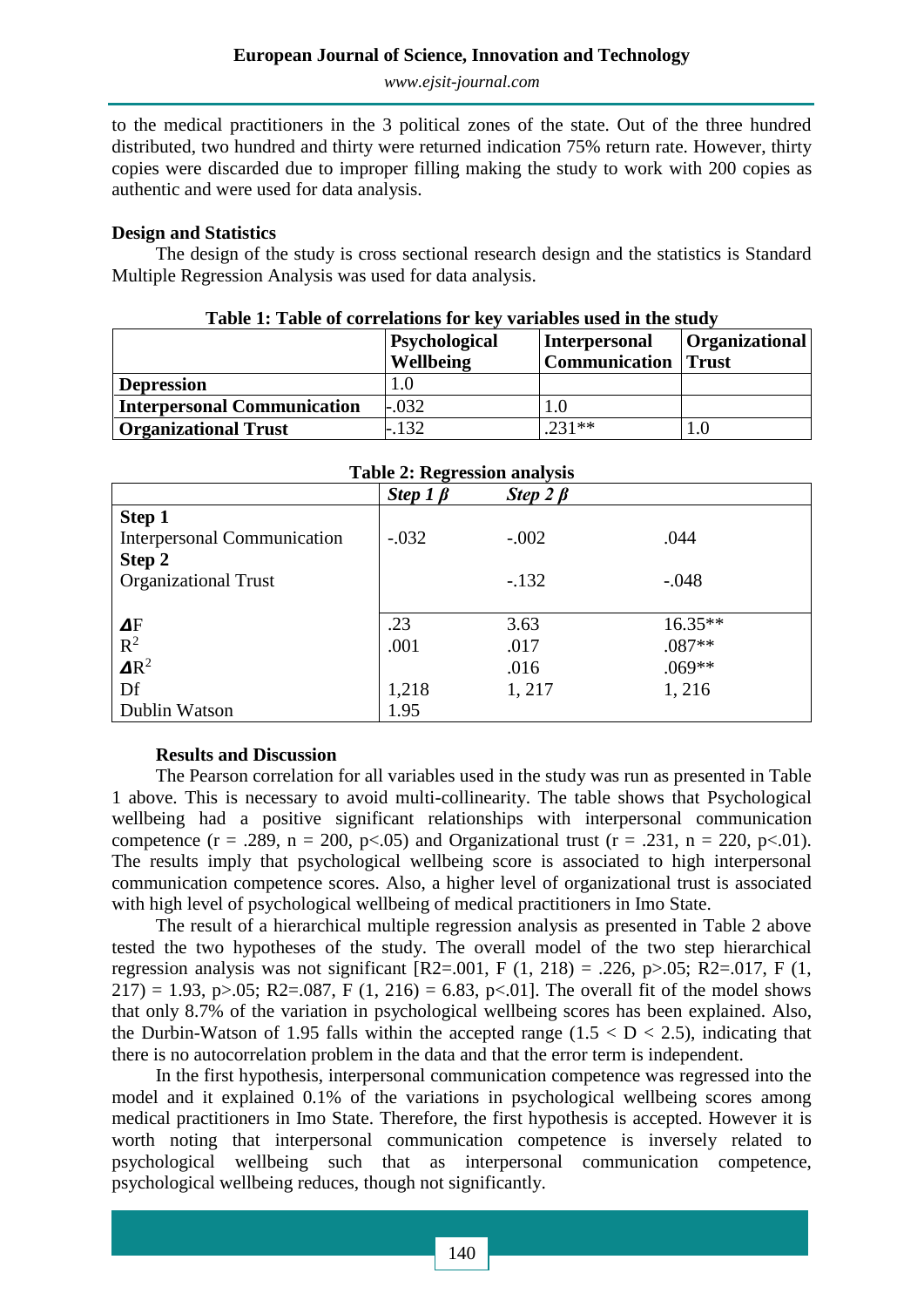Analysis of the second hypothesis shows that Organizational trust explained only 1.6% of the variations in psychological wellbeing scores among medical practitioners in Imo State. Organizational trust did predict psychological wellbeing scores ( $\beta$  = -.132, p $> 0.05$ , t = -1.91).

The above result showed the important need for medical practitioners to explore the tremendous advantage interpersonal communication competence. The medical practitioners cannot afford to lose out in the basic amenities that ought to be provided to them to function effectively, good conditions of service and also in the ever available skill they can cultivate in order to remain relevant in their profession. Organizations must also prove to medical practitioners that they can be trusted and engage medical practitioners so that they can continue to do this tremendous work they are doing for humanity.

#### **References**

- Adeoye, D. (2017). Estimating the prevalence, hospitalization and mortality from type 2 diabetes mellitus in Nigeria: a systematic review and meta-analysis. *BMJ Open, 7*, e015424. doi: 10.1136/bmjopen-2016-015424.
- Avkiran, N. K. & Turner, L. (1996). Upward Evaluation of Bank Branch Manager's Competence: How to Develop a Measure In-house. *Asia Pacific Journal of Human Resources, 34*(3), 37-47. https://doi.org/10.1177/103841119603400303
- Babalola, E. O. & Olumuyiwa, O. (2015). Job Satisfaction and Psychological wellbeing among mental Health Nurses. *The International Journal of Indian Psychology, 3*(4), No 68.
- Baron, R. A. (2000). Psychological Perspectives on Entrepreneurship: Cognitive and Social Factors in Entrepreneurs' Success. *Current Directions in Psychological Science, 9*(1), 15-18. https://doi.org/10.1111/1467-8721.00050
- Burke, S. M. (2012). Fostering Growth in the Survivorship Experience: Investigating Breast Cancer Survivors' Lived Experiences Scaling Mt. Kilimanjaro from a Posttraumatic Growth Perspective. *The Qualitative Report, 17*(16), 1-19. Retrieved from https://nsuworks.nova.edu/tqr/vol17/iss16/2
- Christie, H. (2012). *Isotope chemistry of Lake Okataina sediments*. In Geoscience Society of New Zealand 2012 Conference. Conference held at University of Waikato, Hamilton, New Zealand.
- Cooper, L. A., Roter, D. L., Johnson, R. L., Ford, D. E., Steinwachs, D. M., & Powe, N. R. (2003). Patient-centered communication, ratings of care, and concordance of patient and physician race. *Annals of Internal Medicine, 139*(11), 907–915. https://doi.org/10.7326/0003-4819-139-11-200312020-00009
- Daboval, J., Comish, R., Swindle, B., & Gaster, W. (1994). *A Trust Inventory for Small Businesses*. Proceedings of the Conference of the Business Trends and Small Business Trust. Southwestern Small Business Institute Association, Dallas.
- Diener, E. & Suh, E. (1997). Measuring quality of life: economic, social, and subjective indicators. *Social Indicators Research, 40*, 189–216. https://doi.org/10.1023/A:1006859511756
- Drucker, P. (1999). Knowledge Worker Productivity: The Biggest Challenge. *California Management Review, 41*, 79-94.
- Folkman, S. (2002). *Ethics in the Conduct of Research with Human Participants*. Washington: American Psychological Association.
- Gardiner, P. D. (2005). *Project Management: A Strategic Planning Approach*. Palgrave Macmillan. ISBN 0 333982223
- Huppert, F. A. (2009). Psychological Well‐being: Evidence Regarding its Causes and Consequences. *Applied Psychology: Health and Well-Being, 1*(2).